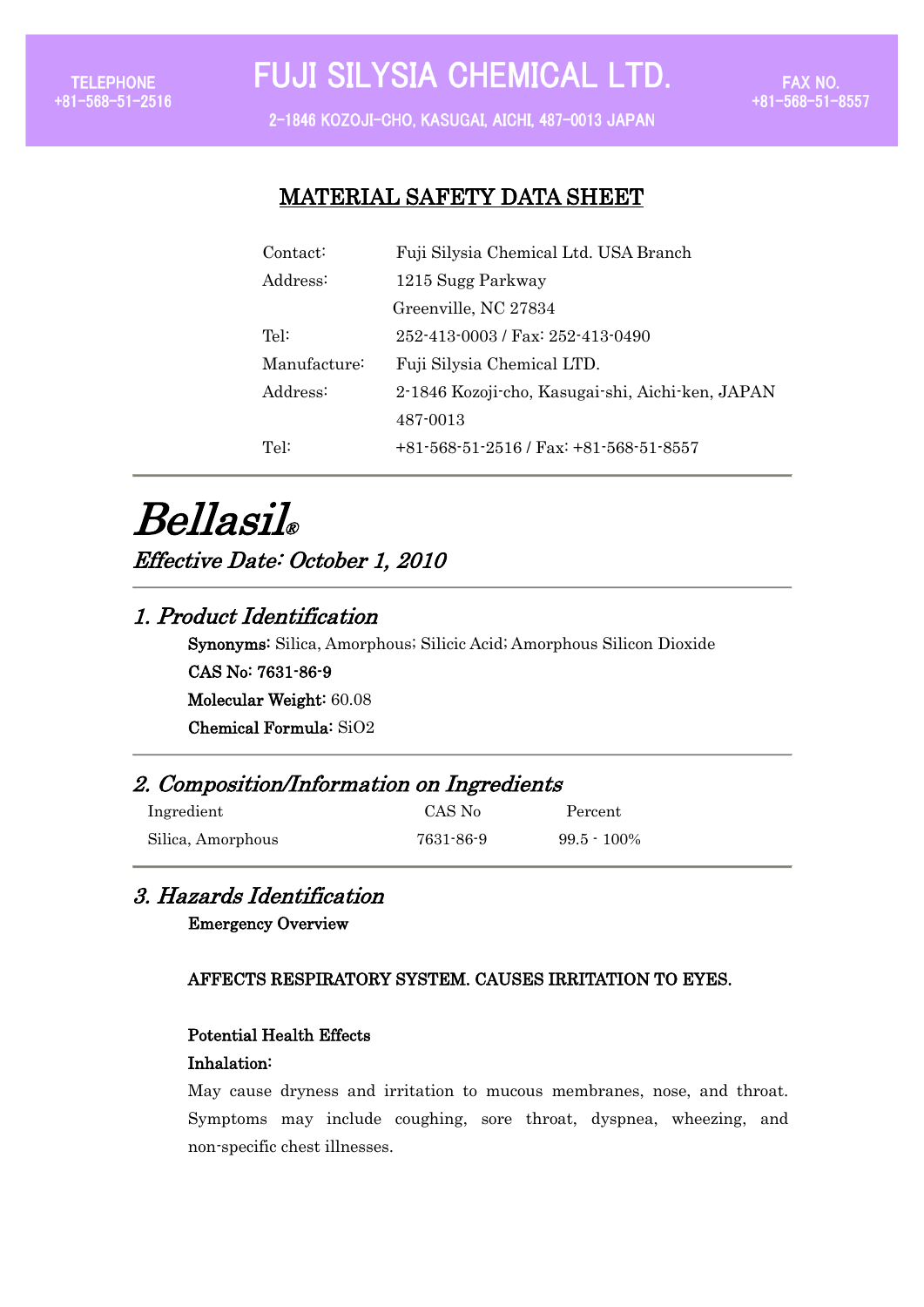### **TELEPHONE**  $+81 - 568 - 51 - 2516$

# **FUJI SILYSIA CHEMICAL LTD.**

2-1846 KOZOJI-CHO, KASUGAI, AICHI, 487-0013 JAPAN



### Aggravation of Pre-existing Conditions:

No information found.

# 4. First Aid Measures

## Inhalation:

Remove to fresh air. Get medical attention for any breathing difficulty.

## Ingestion:

Give several glasses of water to drink to dilute. If large amounts were swallowed, get medical advice.

## Skin Contact:

Wash exposed area with soap and water. Get medical advice if irritation develops.

## Eye Contact:

Immediately flush eyes with plenty of water for at least 15 minutes, lifting lower and upper eyelids occasionally. Get medical attention immediately.

# 5. Fire Fighting Measures

Fire: Not considered to be a fire hazard.

Explosion: Not considered to be an explosion hazard.

## Fire Extinguishing Media: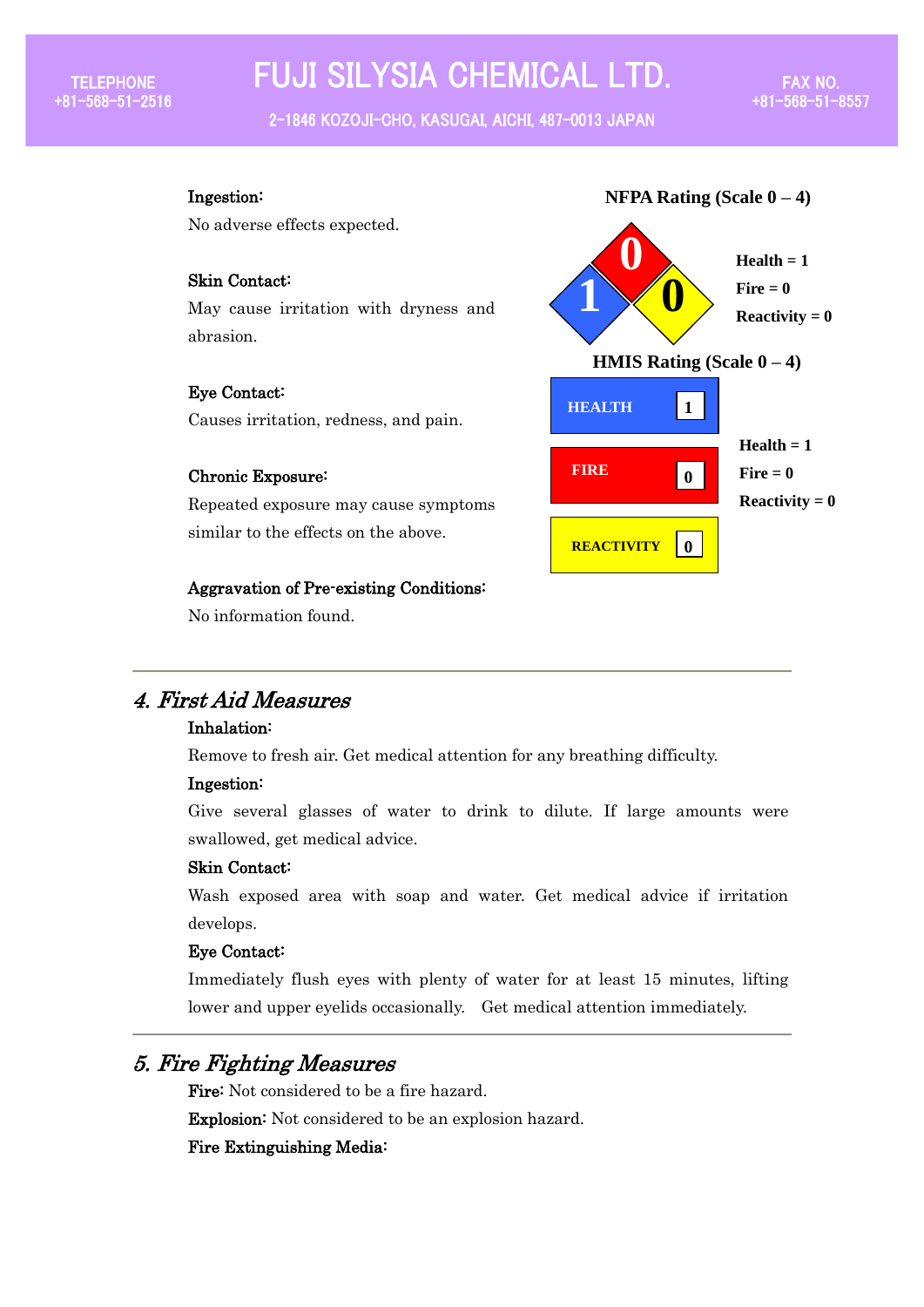2-1846 KOZOJI-CHO, KASUGAI, AICHI, 487-0013 JAPAN

Use any means suitable for extinguishing surrounding fire.

#### Special Information:

Use protective clothing and breathing equipment appropriate for the surrounding fire.

## 6. Accidental Release Measures

 If its use requires manual handling, wear long sleeves and close-weave cotton glove with tight-fitting wristlets.

 Let any dust settle, then vacuum or sweep up material and place into a suitable disposal container. Avoid generating further dusty conditions by using a vacuum or wet sweeping.

Wear gloves, safety glasses or goggles and dust mask.

## 7. Handling and Storage

Keep in a tightly closed container, stored in a cool, dry, ventilated area. Protect against physical damage. Take precautions a static electric spark. Isolate from incompatible substances. Containers of this material may be hazardous when empty since they retain product residues (dust, solids); observe all warnings and precautions listed for the product.

# 8. Exposure Controls/Personal Protection Airborne Exposure Limits:

Amorphous Silica:

- $-$  OSHA Silica gel PEL  $80g/m^3$  /%SiO<sub>2</sub>
- ACGIH Threshold Limit Value (TLV): 10 mg/m3 (TWA) inhalable particulate; 3 mg/m3 (TWA) respirable particulate.

#### Ventilation System:

A system of local and/or general exhaust is recommended to keep employee exposures below the Airborne Exposure Limits. Local exhaust ventilation is generally preferred because it can control the emissions of the contaminant at its source, preventing dispersion of it into the general work area. Please refer to the ACGIH document, Industrial Ventilation, A Manual of Recommended Practices, most recent edition, for details.

#### Personal Respirators:

If its use requires manual handling, wear long sleeves and close-weave cotton gloves with tight-fitting wristlets. If dusty conditions prevail, use of an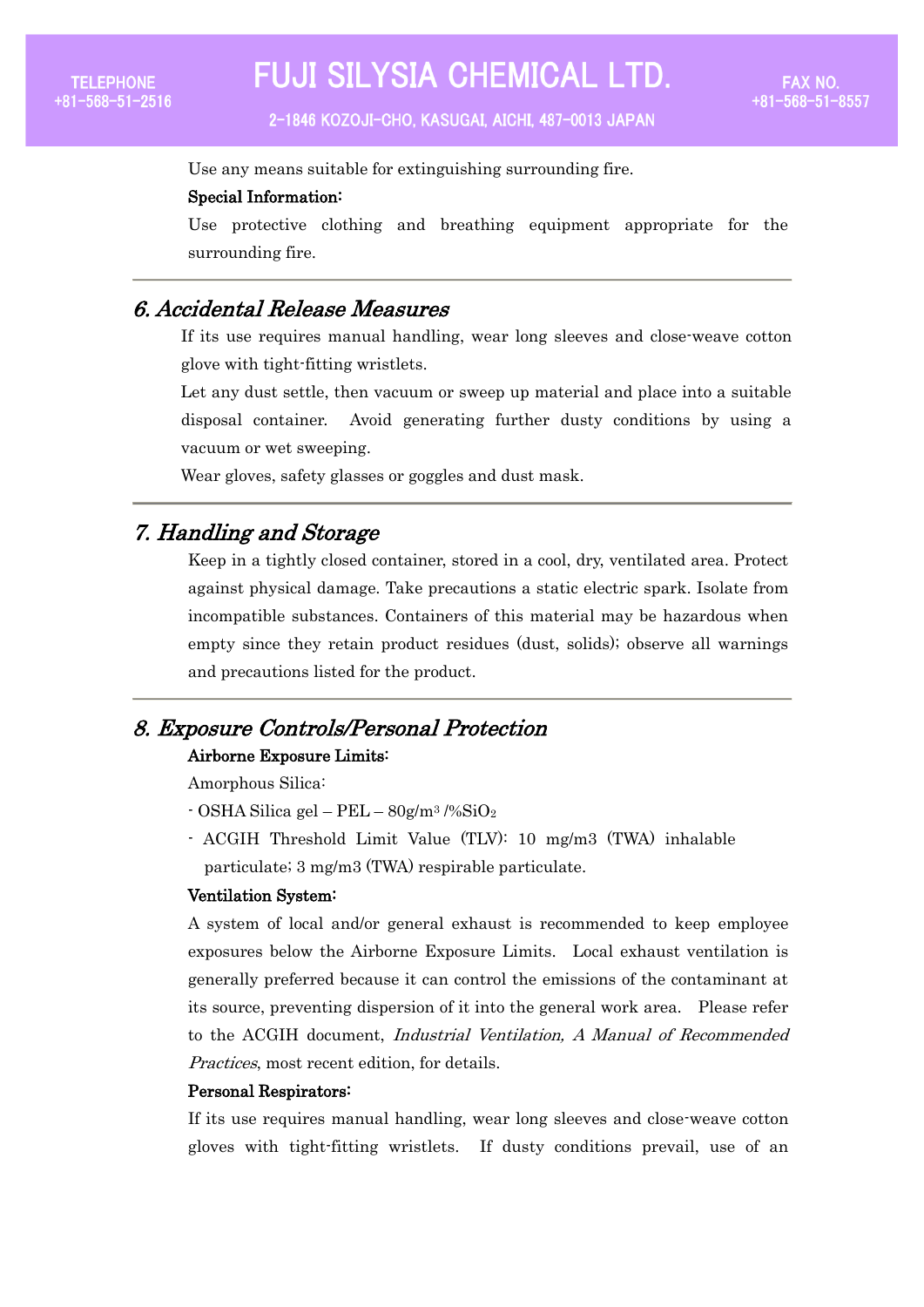# **FUJI SILYSIA CHEMICAL LTD.**

2-1846 KOZOJI-CHO, KASUGAI, AICHI, 487-0013 JAPAN

approved NIOSH/MSHA dust respirator is recommended. Wear goggles if dust causes eye discomfort

#### Skin Protection:

Wear protective gloves and clean body-covering clothing.

### Eye Protection:

Use chemical safety goggles and/or full face shield where dusting or splashing of solutions is possible. Maintain eye wash fountain and quick-drench facilities in work area.

## 9. Physical and Chemical Properties

Appearance: Dry, white powder Odor: Odorless. Solubility : Insoluble in water. Specific Gravity: 2.20 pH : 3.0-8.0 Boiling Point: 2230 deg. C Melting Point: 1610 deg. C Vapor Density (Air=1):No information found. Vapor Pressure (mm Hg): 10 @ 1732 deg.C Evaporation Rate (BuAc=1): No information found.

# 10. Stability and Reactivity

#### Stability:

Stable under ordinary conditions of use and storage.

#### Hazardous Decomposition Products:

No information found.

#### Hazardous Polymerization:

Will not occur.

#### Incompatibilities:

Hydrogen fluoride, fluorine, xenon hexafluoride, oxygen difluoride, and chlorine trifluoride.

#### Conditions to Avoid:

Heat, flame, ignition sources, dusting, moisture and incompatibles.

## 11. Toxicological Information

ANIMAL TOXICOLOGY: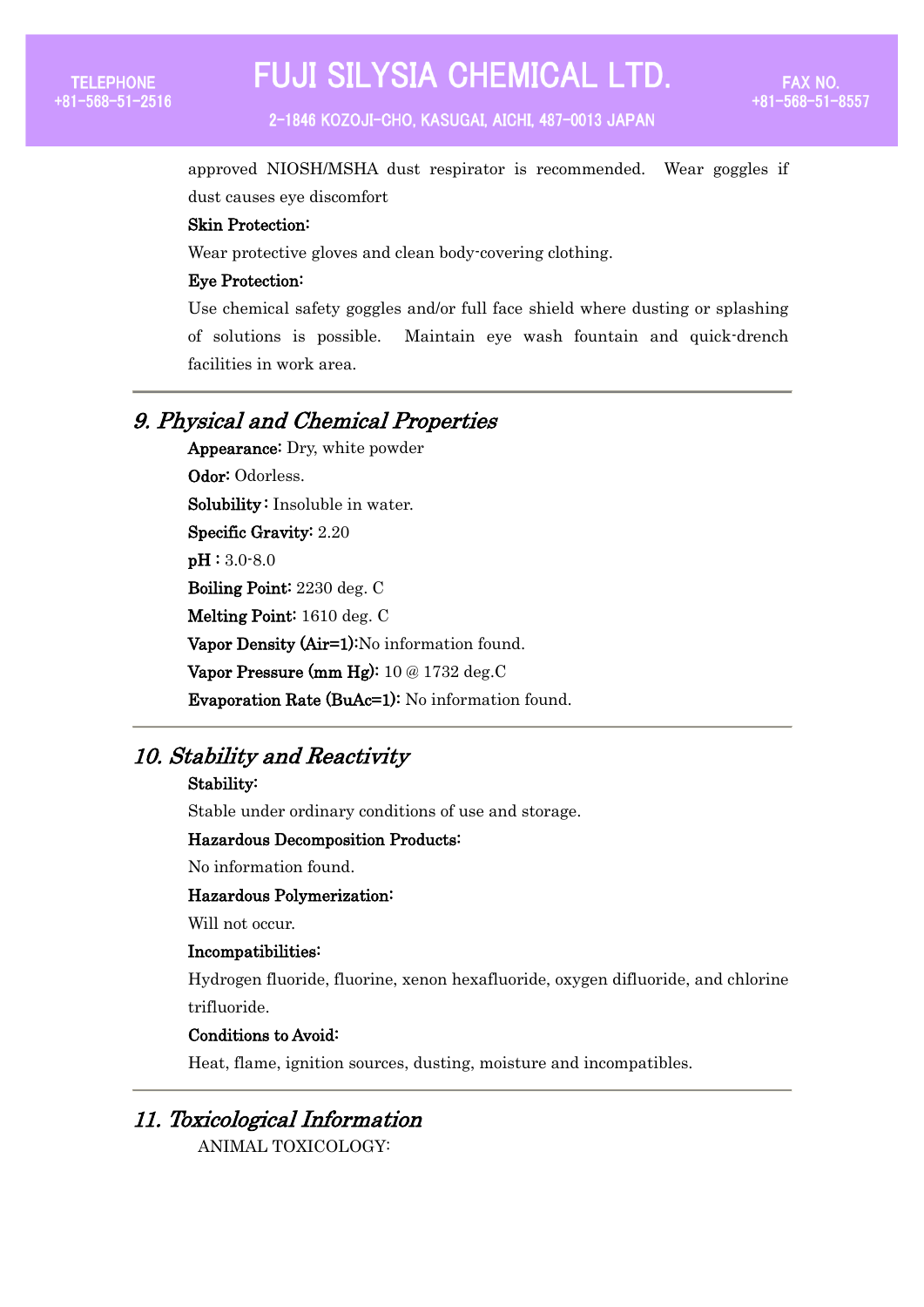# FUJI SILYSIA CHEMICAL LTD.

2-1846 KOZOJI-CHO, KASUGAI, AICHI, 487-0013 JAPAN

### TESTS FOR DOT HAZARD CLASSIFICATION:

| 1-hour  |      | $LC50$ (rat) > 2mg/l                      |
|---------|------|-------------------------------------------|
| 48-hour | Oral | LD50 (rat) est. $> 31,600$ mg/kg          |
| 48-hour |      | Dermal LD50 (rabbit) est. $> 2,000$ mg/kg |
|         |      |                                           |

Not considered an ocular irritant.

#### TESTS FOR FDA APPROVAL FOR USE IN FOODS:

| $LD50$ (mice)     | $8,000$ mg/kg (limit of test)                                                                |          |
|-------------------|----------------------------------------------------------------------------------------------|----------|
| $LD50$ (rats)     | $4,500$ mg/kg (limit of test)                                                                |          |
|                   | 6 months $\frac{1}{x}$ feeding tests (rats) at levels up to 10% of diet produced no effects. |          |
|                   | -Cancer Lists-                                                                               |          |
| Ingredient        | <b>IARC</b>                                                                                  | Category |
| Silica, Amorphous | $(7631 - 86 - 9)$                                                                            | 3        |

# 12. Ecological Information

Environmental Fate: No information found. Environmental Toxicity: No information found.

## 13. Disposal Considerations

Whatever cannot be saved for recovery or recycling should be managed in an appropriate and approved waste disposal facility. Processing, use or contamination of this product may change the waste management options. State and local disposal regulations may differ from federal disposal regulations. Dispose of container and unused contents in accordance with federal, state and local requirements.

# 14. Transport Information

Not regulated.

# 15. Regulatory Information

 U.S. Federal Regulations TSCA 8 (b) inventory: SILICA GEL WHMIS (Canada) Not controlled under WHMIS (Canada) CEPA DSL: SILICA GEL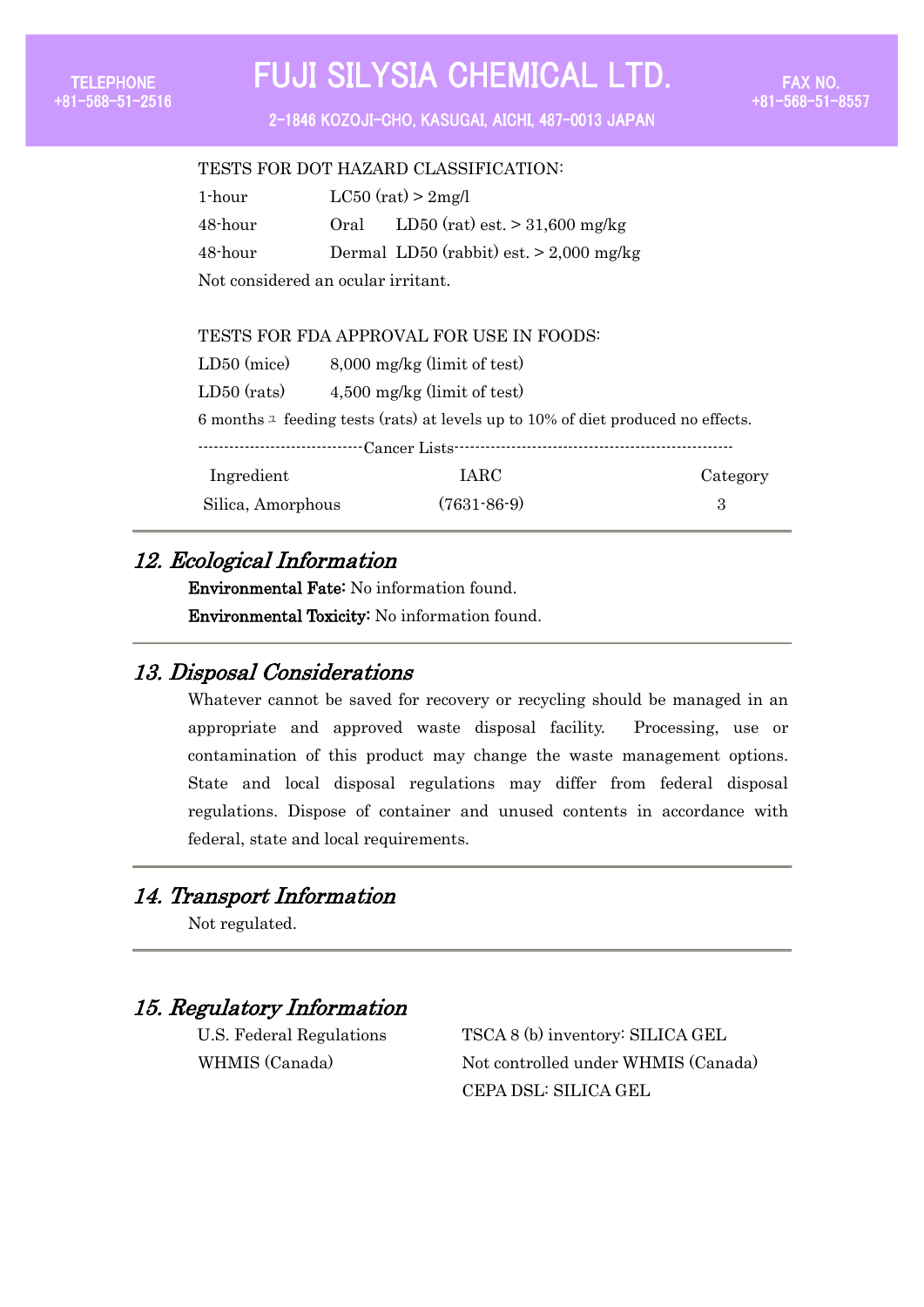# FUJI SILYSIA CHEMICAL LTD.

2-1846 KOZOJI-CHO, KASUGAI, AICHI, 487-0013 JAPAN

| International regulations |                                           |  |
|---------------------------|-------------------------------------------|--|
| <b>EINECS</b>             | <b>SILICA GEL 231-545-4</b>               |  |
| DSCL (EEC)                | R36/37/38-Irritating to eyes, respiratory |  |
|                           | system and skin.                          |  |
| International Lists       | Australia (NICNAS): SILICA GEL            |  |
|                           | Japan (MITI): SILICA GEL                  |  |
|                           | Korea (TCCL): SILICA GEL                  |  |
|                           | Philippines (RA6969): SILICA GEL          |  |
|                           | China: No products were found             |  |

# 16. Other Information

Fuji Silysia Chemical Ltd. provides the information contained herein in good faith but makes no representation as to its comprehensiveness or accuracy. This document is intended only as a guide to the appropriate precautionary handling of the material by a properly trained person using this product. Individuals receiving the information must exercise their independent judgment in determining its appropriateness for a particular purpose.

FUJI SILYSIA CHEMICAL LTD. MAKES NO REPRESENTATIONS OR WARRANTIES, EITHER EXPRESS OR IMPLIED, INCLUDING WITHOUT LIMITATION ANY WARRANTIES OF MERCHANTABILITY, FITNESS FOR A PARTICULAR PURPOSE WITH RESPECT TO THE INFORMATION SET FORTH HEREIN OR THE PRODUCT TO WHICH THE INFORMATION REFERS. ACCORDINGLY, FUJI SILYSIA CHEMICAL LTD. WILL NOT BE RESPONSIBLE FOR DAMAGES RESULTING FROM USE OF OR RELIANCE UPON THIS INFORMATION.